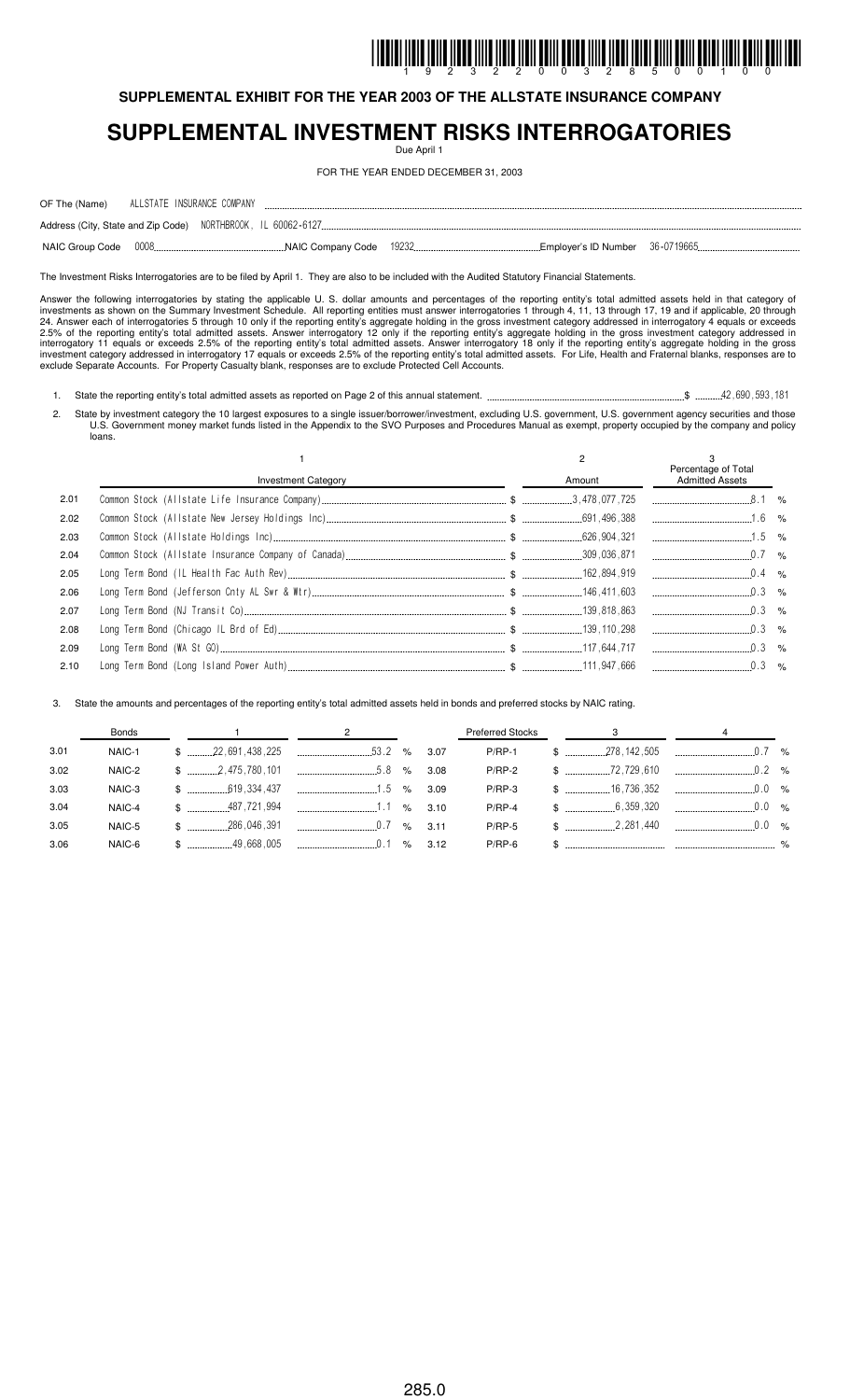#### **SUPPLEMENTAL EXHIBIT FOR THE YEAR 2003 OF THE ALLSTATE INSURANCE COMPANY**

## **SUPPLEMENTAL INVESTMENT RISKS INTERROGATORIES (cont.)**

| 4. | State the amounts and percentages of the reporting entity's total admitted assets held in foreign investments (regardless of whether there is any foreign currency<br>exposure) and unhedged foreign currency exposure (defined as the statement value of investments denominated in foreign currencies which are not hedged by<br>financial instruments qualifying for hedge accounting as specified in SSAP No. 31 - Derivative Instruments and SSAP No. 86 - Derivative Instruments), including<br>Assets held in foreign investments less than 2.5% of the reporting entity's total admitted assets, therefore detail not required for |
|----|--------------------------------------------------------------------------------------------------------------------------------------------------------------------------------------------------------------------------------------------------------------------------------------------------------------------------------------------------------------------------------------------------------------------------------------------------------------------------------------------------------------------------------------------------------------------------------------------------------------------------------------------|
|    | Yes [X] No [ ]                                                                                                                                                                                                                                                                                                                                                                                                                                                                                                                                                                                                                             |
| 5. | Aggregate foreign investment exposure categorized by NAIC sovereign rating:                                                                                                                                                                                                                                                                                                                                                                                                                                                                                                                                                                |
| 6. | Two largest foreign investment exposures to a single country, categorized by NAIC sovereign rating:                                                                                                                                                                                                                                                                                                                                                                                                                                                                                                                                        |
|    |                                                                                                                                                                                                                                                                                                                                                                                                                                                                                                                                                                                                                                            |
|    |                                                                                                                                                                                                                                                                                                                                                                                                                                                                                                                                                                                                                                            |
|    |                                                                                                                                                                                                                                                                                                                                                                                                                                                                                                                                                                                                                                            |

8. Aggregate unhedged foreign currency exposure categorized by the country's NAIC sovereign rating:

9. Two largest unhedged foreign currency exposures to a single country, categorized by the country's NAIC sovereign rating: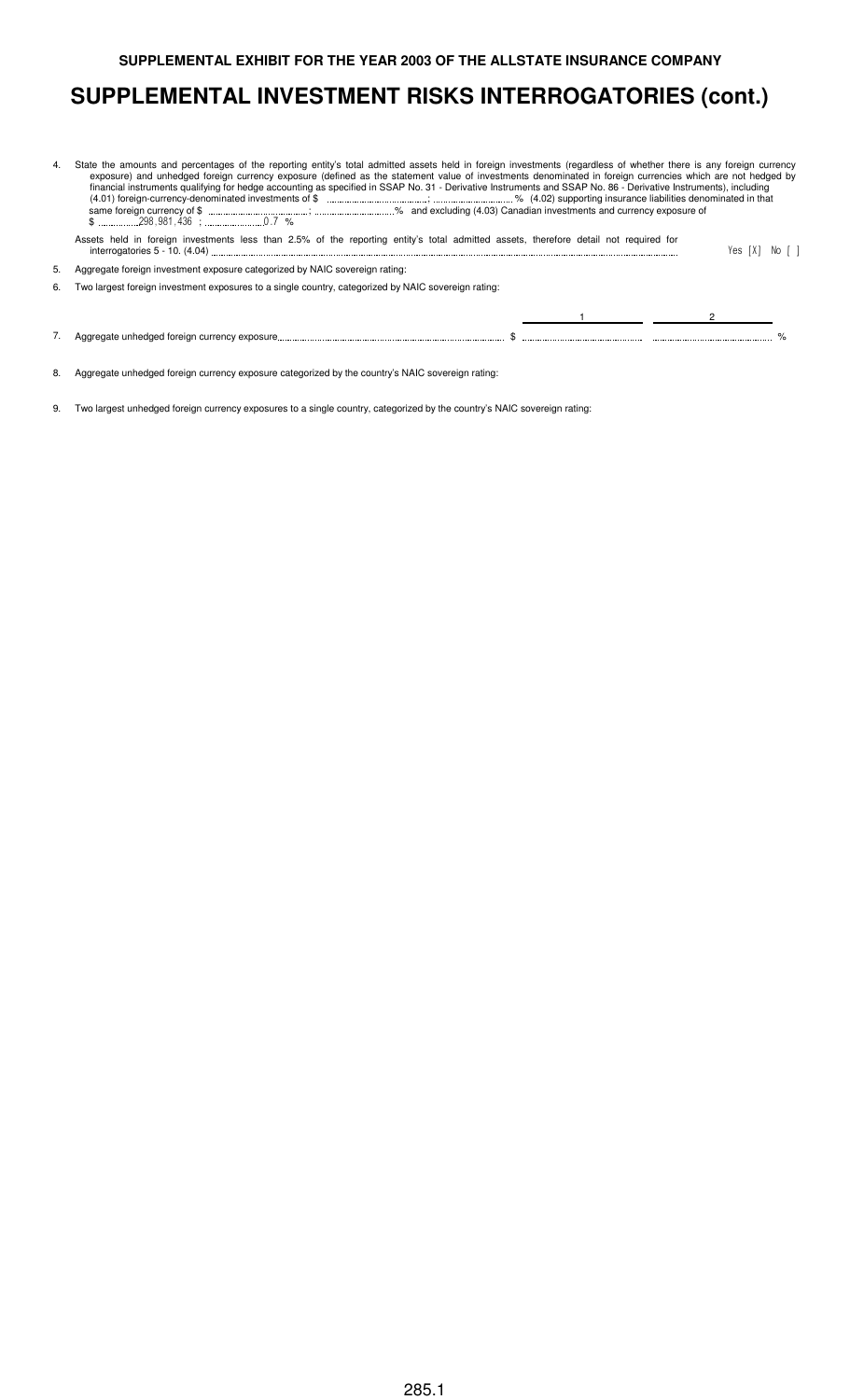10. List the 10 largest non-sovereign (i.e. non-governmental) foreign issues:

| 11. | State the amounts and percentages of the reporting entity's total admitted assets held in Canadian investments and unhedged Canadian currency exposure. |                |
|-----|---------------------------------------------------------------------------------------------------------------------------------------------------------|----------------|
|     |                                                                                                                                                         |                |
|     | Assets held in Canadian investments less than 2.5% of the reporting entity's total admitted assets, therefore detail not required for                   | Yes [X] No [ ] |
|     | 12. Aggregate Canadian investment exposure.                                                                                                             |                |

13. State the aggregate amounts and percentages of the reporting entity's total admitted assets held in investments with contractual sales restrictions (defined as investments having restrictions that prevent investments from being sold within 90 days).

| 11 C<br>nan<br>∩ The reu…<br>merer<br>าทหลด<br>PS⊺ric<br>sale<br>,,,,,,<br>. <b>.</b> . |                      |
|-----------------------------------------------------------------------------------------|----------------------|
| required<br>$-1$                                                                        | - No<br>v o c<br>ט י |

14. State the aggregate amounts and percentages of admitted assets held in the largest 10 equity interests (including investments in the shares of mutual funds, preferred stocks, publicly traded equity securities, and other equity securities, and excluding money market and bond mutual funds listed in the Appendix to the SVO Purposes and Procedures Manual as exempt or Class 1).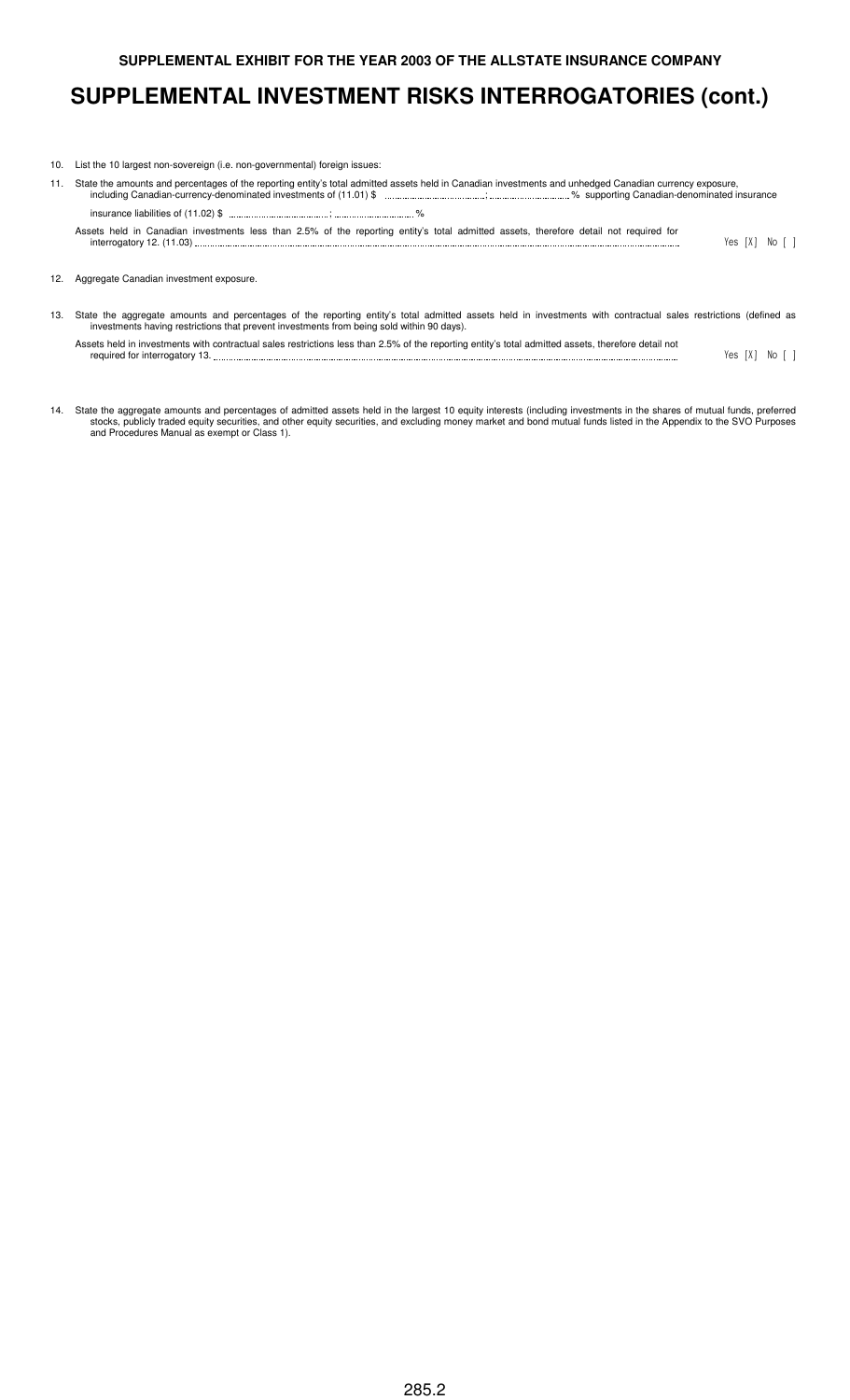Assets held in equity interests less than 2.5% of the reporting entity's total admitted assets, therefore detail not required for interrogatory 14. .... Yes [ ] No [X]

|       | <b>Investment Category</b> |  |  |
|-------|----------------------------|--|--|
| 14.01 |                            |  |  |
| 14.02 |                            |  |  |
| 14.03 |                            |  |  |
| 14.04 |                            |  |  |
| 14.05 |                            |  |  |
| 14.06 |                            |  |  |
| 14.07 |                            |  |  |
| 14.08 |                            |  |  |
| 14.09 |                            |  |  |
| 14.10 |                            |  |  |

15. State the amounts and percentages of the entity's total admitted assets held in nonaffiliated, privately placed equities (included in other equity securities) and excluding securities eligible for sale under Securities Exchange Commission (SEC) Rule 144a or SEC Rule 144 without volume restrictions.

| Assets held in nonaffiliated, privately placed equities less than 2.5% of the reporting entity's total admitted assets, therefore detail not required |         |    |  |
|-------------------------------------------------------------------------------------------------------------------------------------------------------|---------|----|--|
| for interrogatory 15                                                                                                                                  | Yes IXI | No |  |
|                                                                                                                                                       |         |    |  |
|                                                                                                                                                       |         |    |  |
|                                                                                                                                                       |         |    |  |

16. State the amounts and percentages of the reporting entity's total admitted assets held in general partnership interests (included in other equity securities). Assets held in general partnership interests less than 2.5% of the reporting entity's total admitted assets, therefore detail not required for interrogatory 16. )' <=> < >

| 17. With respect to mortgage loans reported in Schedule B, state the amounts and percentages of the reporting entity's total admitted assets held. |              |  |
|----------------------------------------------------------------------------------------------------------------------------------------------------|--------------|--|
| Mortgage loans reported in Schedule B less than 2.5% of the reporting entity's total admitted assets, therefore detail not required for            |              |  |
| interrogatories 17 and 18.                                                                                                                         | Yes [X] No [ |  |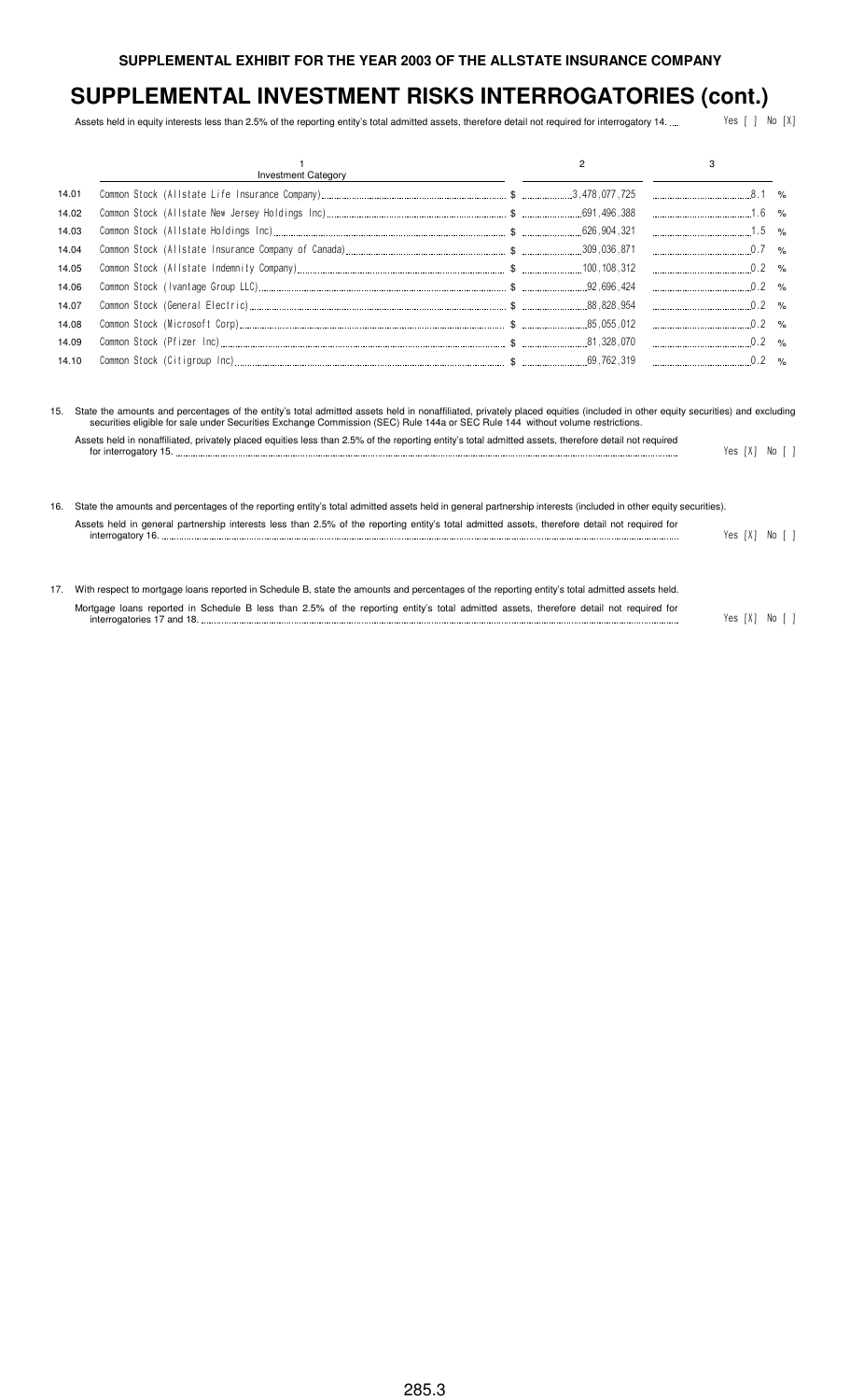- 18. Aggregate mortgage loans having the following loan-to-value ratios as determined from the most current appraisal as of the annual statement date:
- 19. State the amounts and percentages of the reporting entity's total admitted assets held in each of the five largest investments in one parcel or group of contiguous parcels of real estate reported in Schedule A, excluding property occupied by the company.
	- Assets held in each of the five largest investment in one parcel or group of contiguous parcels of real estate reported in Schedule A less than<br>2.5% of the reporting entity's total admitted assets, therefore detail not req